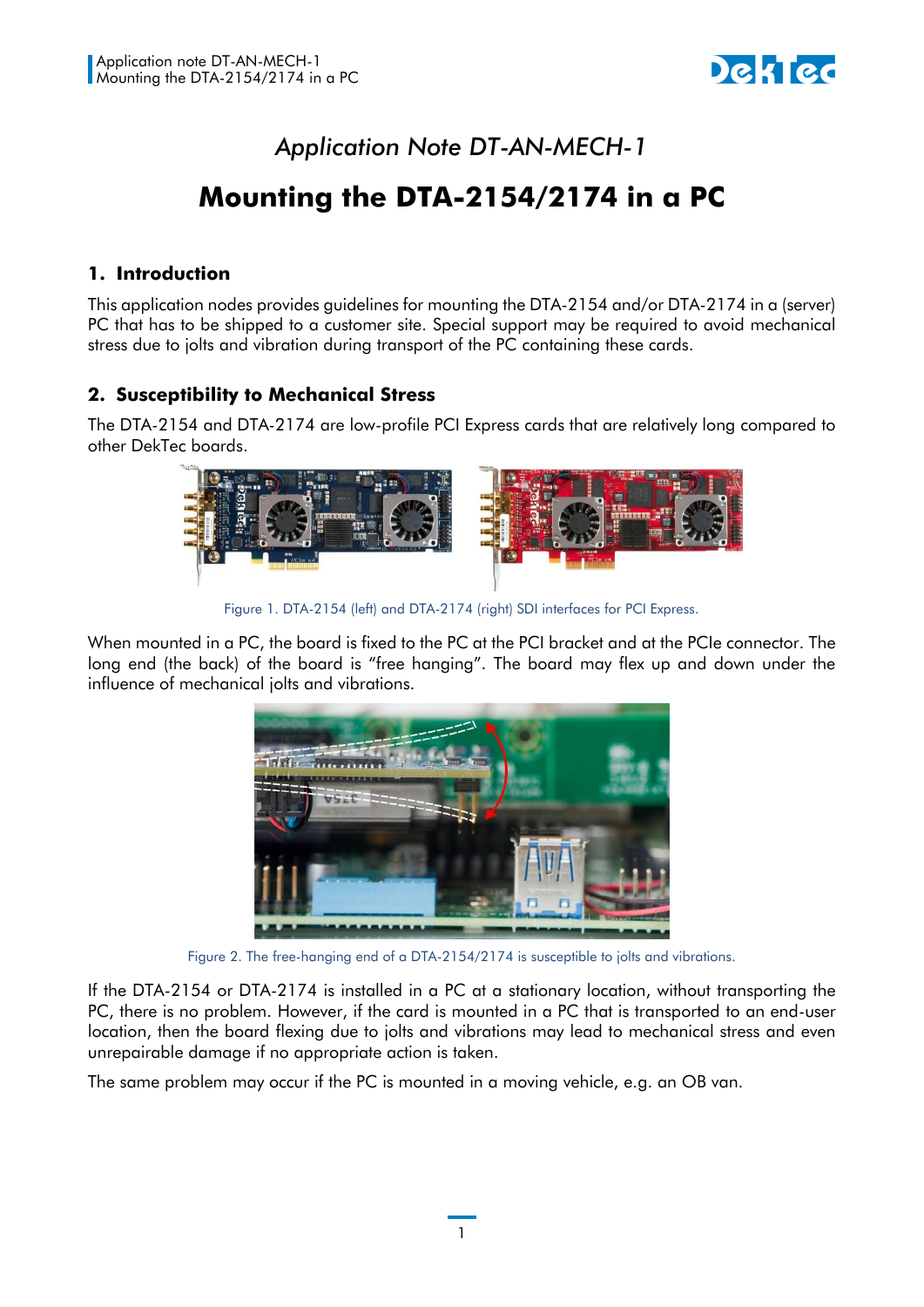

## **3. Avoiding Board Flexing**

## **3.1. Ship DTA-2154 / DTA-2174 separately**

If feasible, avoid transporting the DTA-2154/2174 when mounted in a PC. This can be done by shipping the boards separately in DekTec-supplied boxes (or in any other protective package), and mounting the boards in the PC at the site of use.

#### Recommendation #1

If practical, assemble systems with the DTA-2154 or DTA-2174 at the site of use.

## **3.2. Fixing DTA-2154 / DTA-2174 in the PC**

DekTec appreciates that integrators require to assemble their systems in the factory, and only ship qualified units to their customers. In this case it is important to avoid board flexing by fixing the position of the long end of the board.

Recommendation #2

If a DTA-2154 or DTA-2174 is transported while mounted in a PC, FIX the position of the long end of the board by attaching it mechanically to the PC.

## **4. Mounting Examples**

### **4.1. DTA-2154 or DTA-2174 positioned horizontally in the PC**

If the board is horizontally positioned in the PC, as is usually the case in a 1U or 2U PC, DekTec recommends to use a corner/edge locking support that is mounted on the PC bottom plate. An extra spacer may be required to extend the length of the support part used.

The figure below shows an example of using an Essentra [\(http://uk.essentracomponents.com\)](http://uk.essentracomponents.com/) corner/edge locking support.



Figure 3. Fixing a DTA-2154 with a [22.2mm corner/edge locking support](http://uk.essentracomponents.com/shop/en-GB/essentracomponentsuk/corner-edge-locking-support---studded-p160187-44) and M4x10 spacer.